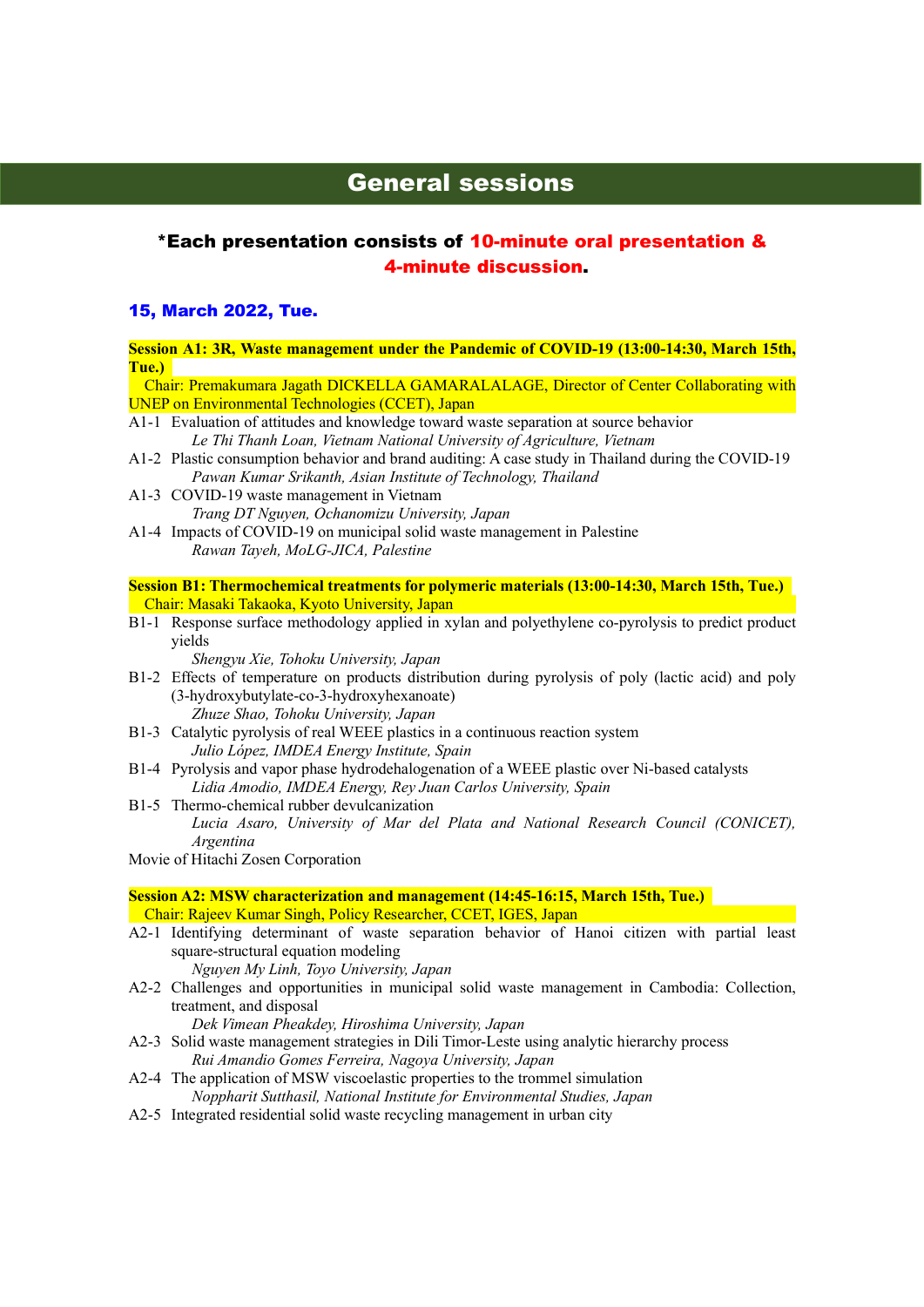Kian-Ghee Tiew, INTI International University, Malaysia Movie of ecommit Co.,Ltd

Session B2: Waste to energy (14:45-16:15, March 15th, Tue.)

Chair: Teppei Nunoura, The University of Tokyo, Japan

B2-1 Effects of inoculum to substrate ratio on methane production during batch anaerobic process of tofu whey

Arini Wresta, Institut Teknologi Bandung (ITB), Indonesia

- B2-2 Kinetic modeling and simulation for the production of biogas from malt wastes Maryne Patrícia da Silva, Universidade Federal de Pernambuco, Brazil
- B2-3 Developing an empirical model for heating value of MSW: Study in Dhaka City Md. Shoriful Alam Mondal, Toyo University, Japan
- B2-4 Biodrying of the wet- refuse-derived fuel for reducing moisture content and improving heating value

Abhisit Bhatsada, King Mongkut's University of Technology Thonburi, Thailand

B2-5 Compilation of environmental thermodynamics from material cycles through a field of methanation

Nobuhisa Watanabe, Osaka Institute of Technology, Japan

Presentation from Mitsubishi Heavy Industries Environmental & Chemical Engineering Co.,Ltd.

### 16, March 2022, Wed.

#### Session A3: Plastic waste 1 (13:00-14:30, March 16th, Wed.)

Chair: Richao Cong, The University of Kitakyushu, Japan

- A3-1 Agricultural plastic waste management: adapting global practices to Canadian context Francisco Araujo, University of Guelph, Canada
- A3-2 Potentials for household plastic reduction based on photographic recording approach Akira Sakano, Kyoto University, Japan
- A3-3 How to predict the collection demands of industrial plastic waste-challenged from multiple facilities

Richao Cong, The University of Kitakyushu, Japan

A3-4 Modification of standard methods for biodegradability test of bioplastics under the composting condition

Geun-Yong Ham, National Institute for Environmental Studies, Japan

A3-5 Plastic weight conversion factor development of products consumed in Japanese households Maheshwari Kalyanasundaram, Kyoto University, Japan

Session B3: Waste management technologies 1 (13:00-14:30, March 16th, Wed.) Chair: Jinwon Park, Yonsei University, South Korea

- B3-1 Adsorption of dispersed oil in water onto autoclaved aerated concrete grains in Vietnam Akihiro Matsuno, Saitama University, Japan
- B3-2 Simultaneous capture of  $CO<sub>2</sub>/SO<sub>2</sub>$  gas using electrolysis of industrial wastewater Won Yong Choi, Yonsei University, South Korea
- B3-3 Biosurfactant production using palm oil as hydrophobic inducer and its potential application in wastewater treatment Resa Setia Adiandri, Institut Teknologi Bandung, Indonesia
- B3-4 Hierarchical nanoporous carbon derived from high-viscosity heavy fuel oil and its superior characteristics for novel energy applications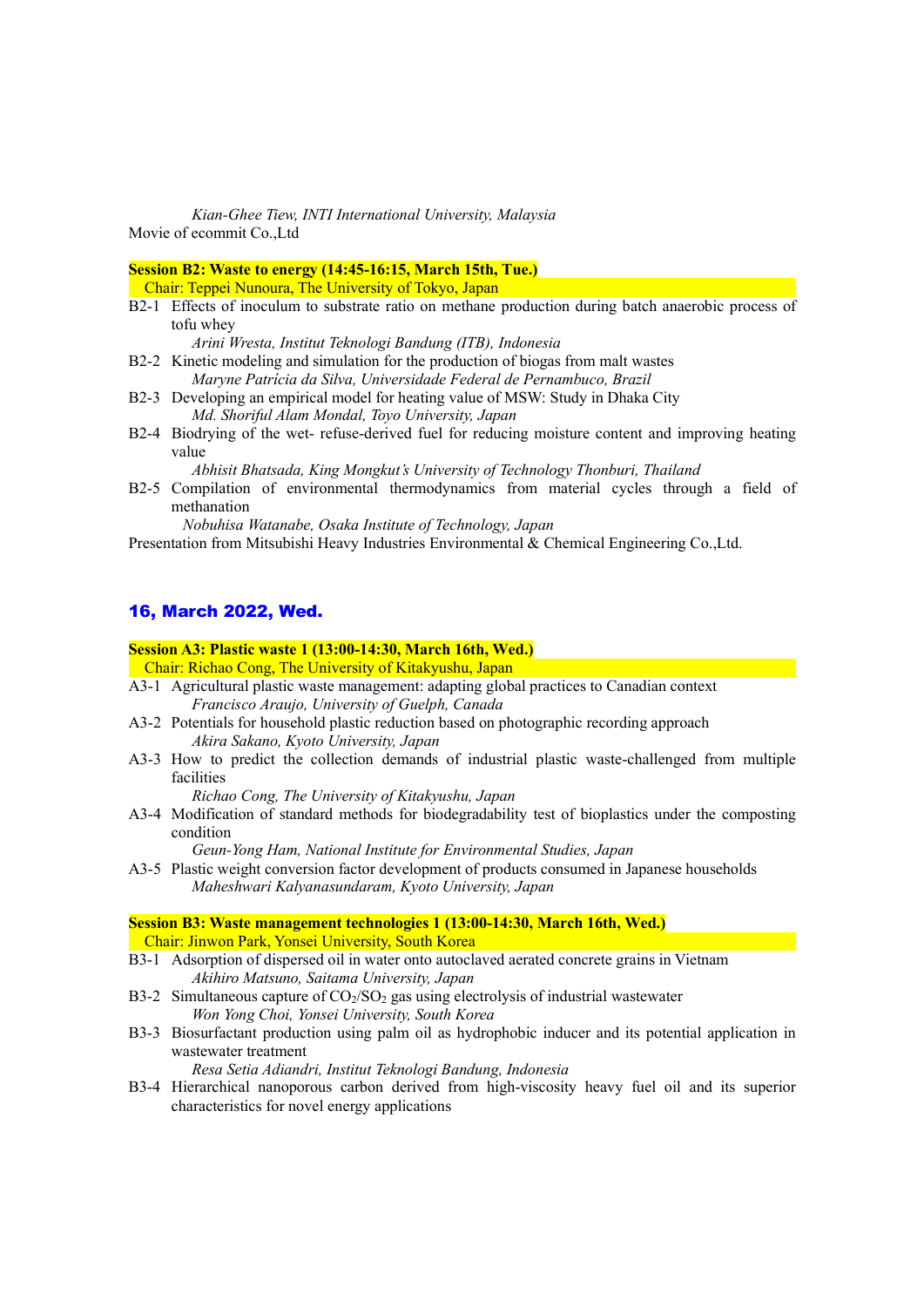Chonlawat Akaramongkonlert, King Mongkut's Institute of Technology, Thailand

B3-5 Extraction of soluble manganese and potassium from selected biomass waste

Sylwia Oleszek, Kyoto University, Japan

Movie of JFE Engineering Corporation

# Session A4: Plastic waste 2 (14:45-16:15, March 16th, Wed.)

Chair: Yuko Saito, Tohoku University, Japan

A4-1 Regional circulation scenarios of post-consumer plastic waste through feedstock recycling in an oil refinery

Jun Nakatani, The University of Tokyo, Japan

- A4-2 Global plastic waste transboundary movement and implications in ASEAN Souphaphone Soudachanh, University of Natural Resources and Life Sciences, Austria
- A4-3 Towards an inclusive circular economy (CE) in Asia: Proposal for a global agreement on plastics using an intervention framework

Vivek Anand ASOKAN, Institute for Global Environmental Strategies (IGES), Japan

A4-4 Review of plastic policies in Africa: Qualitative impact of policy structure on waste reduction Isaac Omondi, Kyoto University, Japan

Session B4: Waste management technologies 2 (14:45-16:15, March 16th, Wed.) Chair: Kazuyuki Oshita, Kyoto University, Japan

B4-1 Co-incineration effect of sewage sludge and municipal solid waste on the behavior of heavy metals

Minhsuan Chen, Kyoto University, Japan

B4-2 Mechanical and thermal properties of bottom ash-based porous geopolymer as thermal insulation material for construction

Paing Set Soe, Kasetsart University, Thailand

B4-3 Rheological characterization of drinking water treatment sludge at different water contents for reuse as a geomaterial

Juliana Keiko Tsugawa, University of Sao Paulo, Brazil

B4-4 Residues in cement-based composites: mapping of occurrence in Brazil Julia Castro Mendes, Federal University of Ouro Preto, Brazil

Movie of NIPPON STEEL ENGINEERING Co.,Ltd

Movie of Mitsubishi Heavy Industries Environmental & Chemical Engineering Co.,Ltd.

### 17, March 2022, Thu.

Session A5: Systems, life cycle and substance flow analysis (13:00-14:30, March 17th, Thu.) Chair: Toyohiko Nakakubo, Ochanomizu University, Japan

- A5-1 Point system in participation of community waste separation: A panel data analysis in China Sun Jie, Kyoto University, Japan
- A5-2 Life cycle analysis for pulp molded products from perspective of alternatives to plastic packaging and containers

Yuka Mukai, Kyoto University, Japan

A5-3 Comprehensive analysis of co-incineration and thermal treatment function of dewatered sludge by waste incineration plant

Toyohiko Nakakubo, Ochanomizu University, Japan

A5-4 A panel data analysis of factors influencing atmospheric short-chain chlorinated paraffins concentrations in Japan

Junichiro Koshiba, Kyoto University, Japan

A5-5 Estimation of fossil carbon in wood adhesives and evaluation of the effects of reduction measures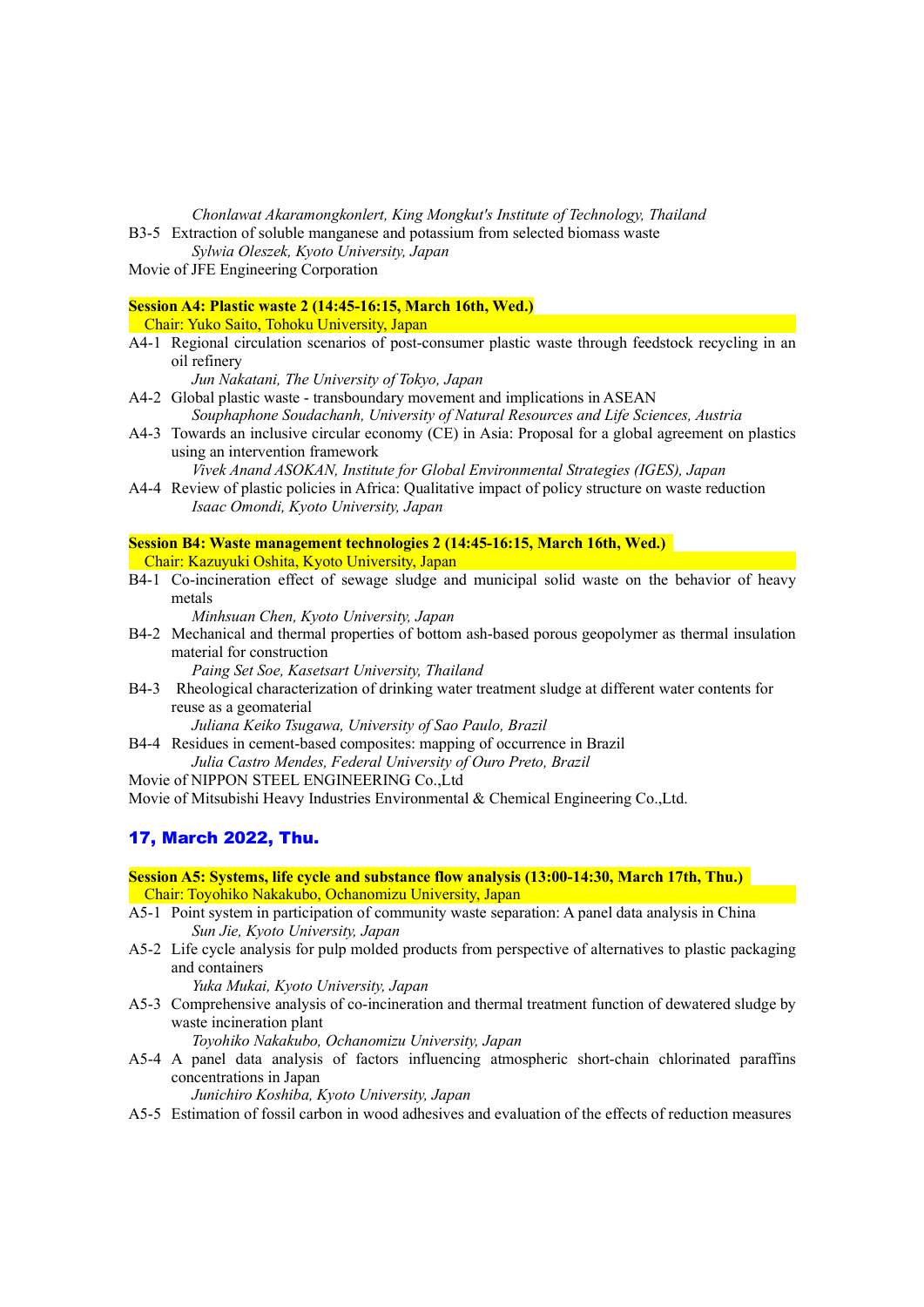Yasuhiro Hirai, Kyoto University, Japan Movie of DOWA Holdings Co.,Ltd

Session B5: Disaster, construction, and demolition waste management (13:00-14:30, March 17th, Thu.)

Chair: Maria Antonia N. Tanchuling, University of the Philippines Diliman, Philippines

B5-1 Managing post-war demolition waste in Gaza strip: A case study on Gaza-Israel conflict in May 2021

Hatem AbuHamed,

 MoLG-JICA Project for Capacity Development of Solid Waste Management in Palestine, Palestine

- B5-2 Content analysis of Philippine policies related to disaster waste management Glenn Fernandez, Sichuan University, China
- B5-3 Proposals for the 3Rs of disaster debris Nagahisa Hirayama, Nagoya University, Japan
- B5-4 A virtual assessment of solid waste management facilities in disaster affected municipalities of Nepal

Nirmal Babu Aryal, Aarambha Engineering and Development Initiatives Pvt. Ltd., Nepal

#### Session A6: E-waste and ELV (14:45-16:45, March 17th, Thu.)

 Chair: Kannika Khwamsawat, Chulalongkorn University, Thailand; Vivek Anand ASOKAN, Institute for Global Environmental Strategies (IGES), Japan A6-1 Alkaline hydrolysis of photovoltaic backsheets for fluorine recovery

- Yoshinori Morita, Tohoku University, Japan
- A6-2 Mineralogy analysis of waste LEDs and the recovery of valuable components Zhenxing Zhang, China University of Mining and Technology, China
- A6-3 Development of recycling systems and improvement of material and structure for electric bidet appliances in Korea

Jihwan Park, Korea Electronics Recycling Cooperative, South Korea

- A6-4 Material flow analysis of WEEE dismantling in Thailand Kannika Khwamsawat, Chulalongkorn University, Thailand
- A6-5 LCA of WEEE dismantling into recycled materials in Thailand Siriporn Borrirukwisitsak, Songkhla Rajabhat University, Thailand
- A6-6 Distribution changes of motorcycles in the COVID-19 pandemic Takumi Yamane, Tokyo City University, Japan
- A6-7 Costs of EV transition: Projected waste generation and socio-environmental impacts of an ambitious EV policy in India

```
 Vivek Anand ASOKAN, Institute for Global Environmental Strategies (IGES), Japan
```
A6-8 Materializing E-waste Challenges and Opportunities Hidden into It Jyoti Giri, Tri-Chandra Multiple Campus, Tribhuvan University, Nepal

### Session B6: Hazardous waste management (14:45-16:15, March 17th, Thu.)

Chair: Fumitake Takahashi, Tokyo Institute of Technology, Japan

- B6-1 Image analysis of asbestos on the surface of wasted building materials by staining Masaaki Tabata, Saga University, Japan
- B6-2 Magnetic BEA-type zeolite synthesized via dry-gel conversion method: Studies on its synthesis conditions and antibiotics adsorption performance Vanpaseuth Phouthavong, Nagoya University, Japan
- B6-3 Estimation of the minimum mercury released into the environment from the uncontrolled dumping of broken medical thermometers in hospitals in Cameroon, Africa